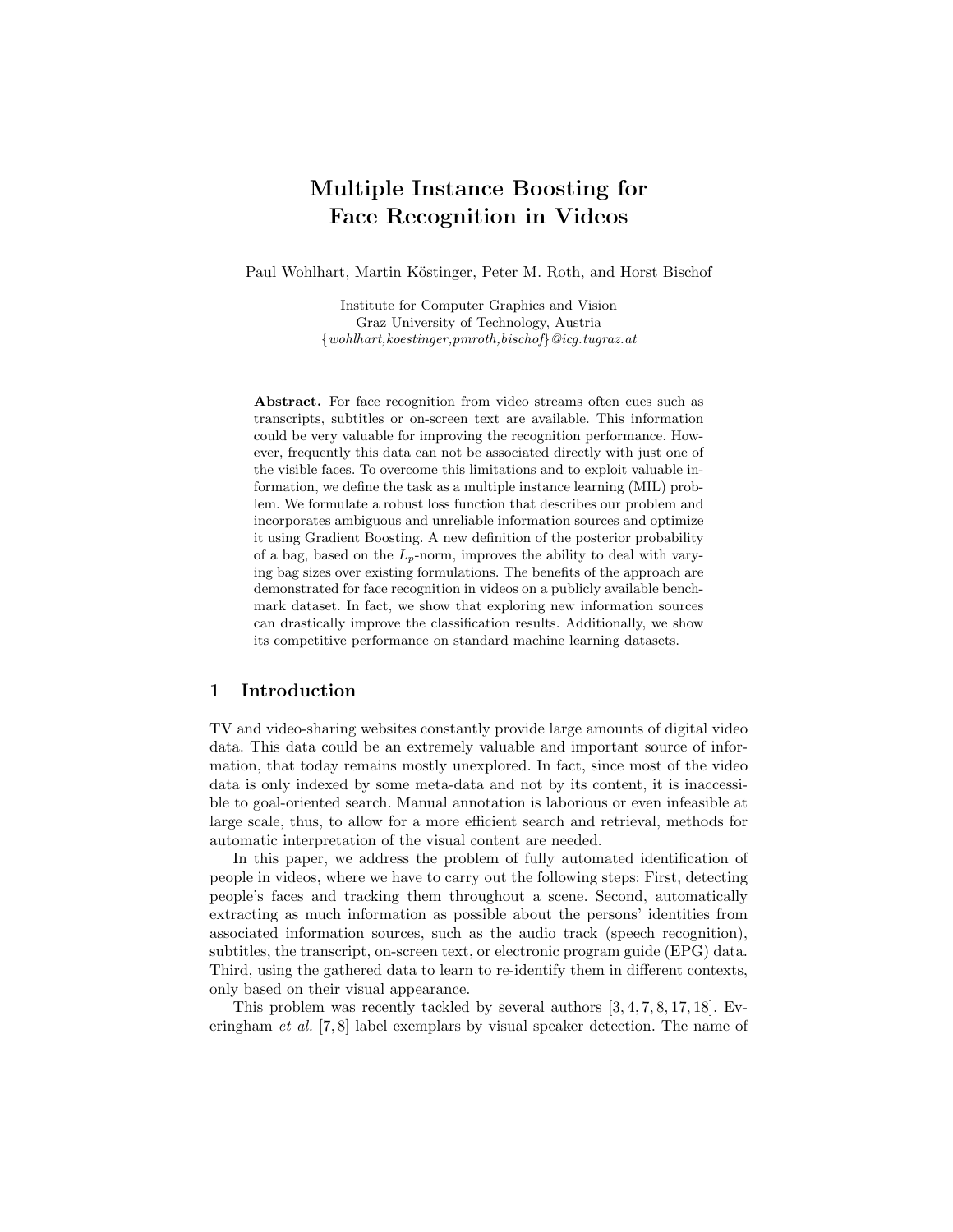

(a) Buffy, Dawn, Joice (b) Willow, Buffy

Fig. 1. Face recognition in videos: Often valuable information cannot be assigned unambiguously to exactly one person. For instance we know from the video transcript that a character is present in a scene, but the corresponding face is unknown.

the speaker is obtained by automatically aligning the timing information of the subtitles with the naming information from the transcript. However, due to the nearest neighbor classification label noise is propagated. Thus, the method cannot recover from labeling errors. The work of Sivic et al. [18] replaces the nearest neighbor framework by multiple kernel classification. The base kernels operate on the min-min distance between HOG blocks. Therefore, the optimized combination coefficients describe the relative importance of the individual blocks for classification. Nevertheless, it is not possible to integrate cues providing information that can not be assigned unambiguously to one single instance. Ramanan et al. [17] use a multitude of inference cues to obtain face clusters. Different cues apply to different time scales. However, the system requires manual user interaction to label an initial set of face clusters.

Thus, these methods require either manual labeling or cannot make use of information that applies to multiple instances. However, this is a reasonable scenario when learning from videos and associated sources. For instance, as illustrated in Figure 1, we know from textual cues that a specific character should be present in one scene of a movie. But we do not know to which of the currently visible faces this information corresponds. The goal of this paper is to make use of information which cannot be disambiguated. Additionally, we have to ensure robustness, i.e., since the information extraction procedure is not completely reliable, we have to inherently deal with noisy and uncertain labels. We meet these requirements by formulating the task as a Multiple Instance Learning (MIL) problem.

In particular, for that purpose we adopt Gradient Boosting. Compared to other methods Gradient Boosting has the advantage that any loss function that fits the task can be used, as long as it is differentiable, thus providing a very general optimization framework. In our case we build on the Logit-loss function – to ensure the required robustness – and further incorporate the MIL constraints. The approach is similar to the one of Viola et al. [19], however, their formulation implicitly assumes that all bags in the training data are more or less of the same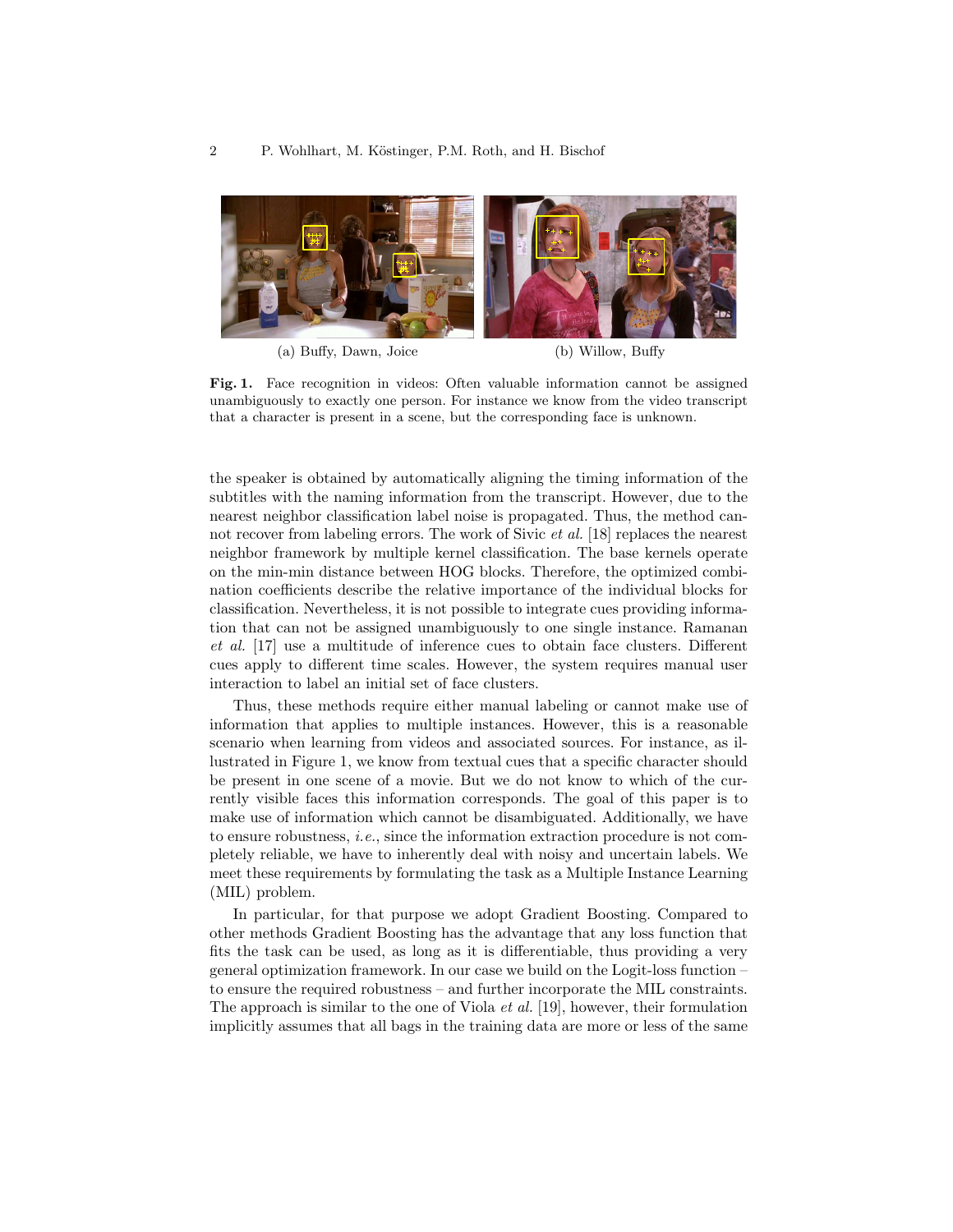size and essentially not too big. To overcome this limitation, we define a new formulation of the posterior probability of a bag, approximating more directly the original definition of MIL, which is better suited for our task. Additionally, we generalize the framework such that arbitrary learning algorithms can be used to form the weak hypotheses.

In the following, we first introduce our new Gradient Boosting based MIL algorithm and then give an experimental evaluation on both, standard benchmark datasets as well as on a publicly available face recognition dataset.

# 2 MIL - Boosting

In a supervised learning scenario the training data is given in the form of a set  $\mathcal{D} = \{(\mathbf{x}_1, y_1), \dots, (\mathbf{x}_N, y_N)\},\$  where  $\mathbf{x}_i \in \mathbb{R}^d$  is a sample and  $y_i \in \mathcal{Y} = \{-1, +1\}$ its corresponding binary label. However, in practice, it is often hard or even impossible to assign a label to all samples. But it is rather easy to specify a group of data samples for which it can be ensured that at least one instance carries the label, which leads to Multiple Instance Learning (MIL) [6]. In MIL the data is provided in form of labeled bags  $\mathcal{D}_{\text{mil}} = \{(\mathcal{B}_1^l, y_1), \dots, (\mathcal{B}_N^l, y_N)\},\$ where  $\mathcal{B}_i = {\mathbf{x}_{i1}, \dots, \mathbf{x}_{iN_{B_i}}}$ ,  $\mathbf{x}_{ij} \in \mathbb{R}^d$ , is a bag containing  $N_{B_i}$  samples and  $y_i \in \mathcal{Y}$  its binary label. A bag is defined to be positive if at least one instance in the bag is positive, whereas accordingly for a negative bag all instances have to be negative. Building on these ideas, in the following, we will derive a new formulation for MIL which is based on Gradient Boosting.

#### 2.1 Gradient Boosting

In general, the goal of Boosting is to estimate a strong classifier  $F(\mathbf{x})$  as a linear combination of weak classifiers  $f_t(\mathbf{x})$  such that the the expected classification error is minimized:

$$
F(\mathbf{x}) = \sum_{t=1}^{T} \alpha_t f_t(\mathbf{x}).
$$
\n(1)

In particular, Gradient Boosting aims to find a strong classifier  $F^*(\mathbf{x})$  by solving the following optimization problem:

$$
F^*(\mathbf{x}) = \underset{F(\mathbf{x})}{\arg \min} \mathcal{L}(\mathcal{D}; F(\mathbf{x})), \qquad (2)
$$

where  $\mathcal{L}(\mathcal{D}; F(\mathbf{x}))$  is a loss function measuring the performance of the classifier by giving penalties for misclassified training examples.

Gradient Boosting iteratively estimates the function  $F^*(\mathbf{x})$  by greedily constructing base functions  $f_t(\mathbf{x})$  (weak learners) based on the preceding  $f_1(\mathbf{x}), \ldots, f_{t-1}(\mathbf{x})$ . This is accomplished by taking the derivative of the loss function with respect to the current strong classifier's output for each training sample and constructing the new  $f_t(\mathbf{x})$  such as to produce outputs that approximate the inverse direction of this gradient  $(i.e.,$  reduce the residuals):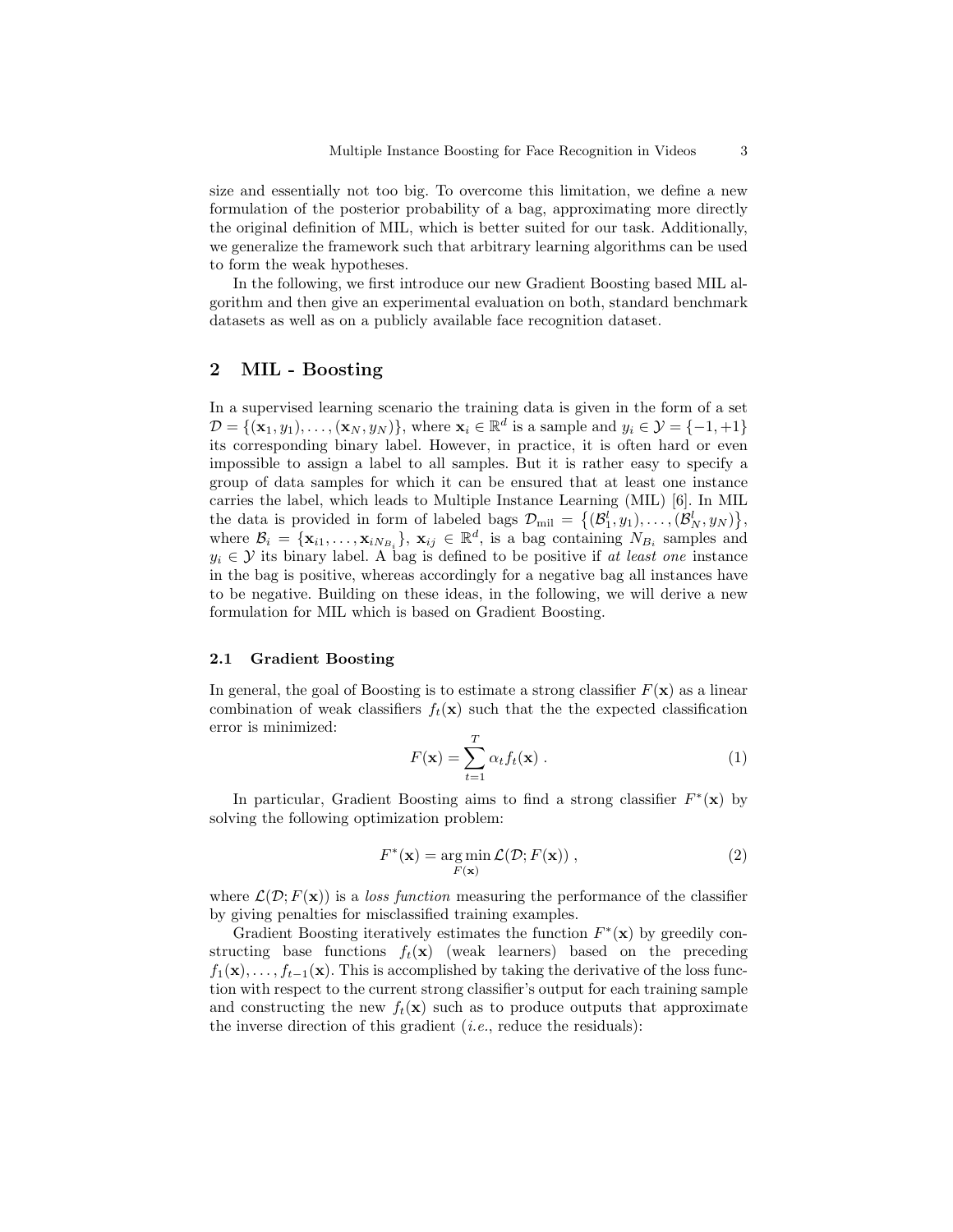4 P. Wohlhart, M. Köstinger, P.M. Roth, and H. Bischof

$$
f_t(\mathbf{x}) = \arg \max_{f(\mathbf{x})} \left\langle -\left\{ \frac{\partial \mathcal{L}(\mathcal{D}; F)}{\partial F(\mathbf{x}_1)}, \dots, \frac{\partial \mathcal{L}(\mathcal{D}; F)}{\partial F(\mathbf{x}_N)} \right\}, \{f(\mathbf{x}_1), \dots, f(\mathbf{x}_N)\} \right\rangle \tag{3}
$$

$$
= \arg \max_{f(\mathbf{x})} -\sum_{i=1}^{\infty} \frac{\partial \mathcal{L}(\nu; F)}{\partial F(\mathbf{x}_i)} f(\mathbf{x}_i).
$$
\n(4)

Finally, when the new  $f_t(\mathbf{x})$  is found, the best weight  $\alpha_t$  is determined by a line search.

#### 2.2 Loss Functions

The main advantage of Gradient Boosting over other Boosting variants is the flexibility of choosing a loss function that suites the task to be solved. Several different losses have been proposed in the literature (Exponential [10], Logit [11], Savage [16]), mainly differing in the way how misclassified samples are punished, mainly influencing the robustness of the method against label noise. Since the Logit loss has shown to be a considerable trade-off between robustness and performance we build our algorithm on it. Thus, in the following we derive a Gradient Boosting variant using a Logit loss, which can then easily be extended by incorporating the Multiple Instance Learning constraints in Section 2.3.

The Logit loss of a classifier  $F(\mathbf{x})$  over a dataset  $\mathcal D$  is defined as

$$
\mathcal{L}(\mathcal{D}; F(\mathbf{x})) = \sum_{i=1}^{N} \log \left( 1 + e^{-y_i F(\mathbf{x}_i)} \right) = -\sum_{i=1}^{N} \log \left( \frac{1}{1 + e^{-y_i F(\mathbf{x}_i)}} \right) . \tag{5}
$$

Thus, taking the logistic regression of the strong classifier's output  $F(\mathbf{x})$ , let

$$
P(y=z|\mathbf{x}_i) = \frac{1}{1 + e^{-zF(\mathbf{x}_i)}}
$$
(6)

be the predicted probability that an instance **x** is assigned the label  $z \in \mathcal{Y}$ . Then, we can interpret Eq. (5) as the cross entropy of the labels and the instance probabilities reported by the classifier:

$$
\mathcal{L}(\mathcal{D}; F(\mathbf{x})) = -\sum_{i=1}^{N} \sum_{z \in \mathcal{Y}} [z = y_i] \log (P(y = z | \mathbf{x}_i)) , \qquad (7)
$$

where [·] is the Iverson bracket.

With this loss the optimization for the weak learners in Eq. (4) becomes

$$
f_t(\mathbf{x}) = \underset{f(\mathbf{x})}{\arg \max} \sum_{i=1}^N \sum_{z \in \mathcal{Y}} [z = y_i] \frac{\partial \log P(y = z | \mathbf{x}_i)}{\partial F(\mathbf{x}_i)} f(\mathbf{x}_i).
$$
 (8)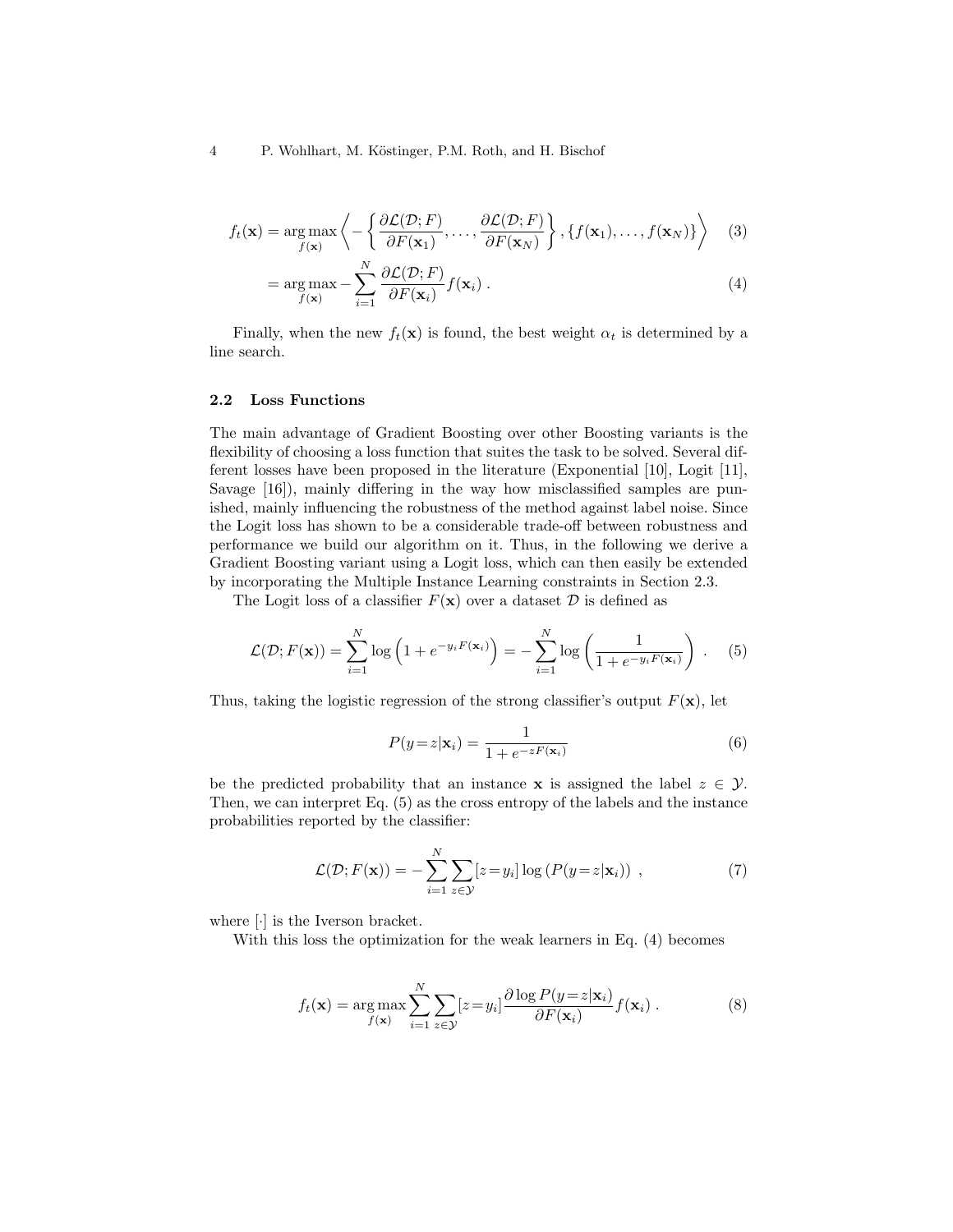Thus, we are looking for a new  $f_t(\mathbf{x})$  whose output approximates the derivative of the log of the instance probabilities, which we denote as

$$
a_i(z) = \frac{\partial \log P(y = z | \mathbf{x}_i)}{\partial F(\mathbf{x}_i)}.
$$
\n(9)

Generally, existing learning algorithms are not designed to solve Eq. (8). However, we can define a weight  $w_i$  for each training sample as

$$
\forall \mathbf{x}_i \in \mathcal{D} : \quad w_i = |a_i(y_i)| \,. \tag{10}
$$

Thus, we are very flexible and can use any learning algorithm that can handle training data with (importance-)weighted samples to construct a new weak learner approximating the gradient.

### 2.3 Solving MIL with Gradient Boosting

In order to solve the MIL problem we define a new loss function over the bags

$$
\mathcal{L}(\mathcal{D}_{\text{mil}}; F(\mathbf{x})) = -\sum_{i=1}^{N} \sum_{z \in \mathcal{Y}} [z = y_i] \log(P(y = z | \mathcal{B}_i)), \qquad (11)
$$

where  $P(y=1|\mathcal{B}_i)$  is the bag posterior. Following the definition of MIL, the bag posterior is defined over the probabilities of its instances as

$$
P(y=1|\mathcal{B}_i) = \max_j P(y=1|\mathbf{x}_{ij}) . \tag{12}
$$

However, this measure is not differentiable, thus, approximations have to be used. For instance, Viola *et al.* [19] proposed to use *noisy-or* [15] as the bag posterior model:

$$
P_{\text{NOR}}(y=1|\mathcal{B}_i) = 1 - \prod_{j=1}^{N_{B_i}} (1 - P(y=1|\mathbf{x}_{ij}))
$$
 (13)

The main disadvantage of the *noisy-or* formulation is that the size of the bag (number of instances) substantially influences the outcome. For example, if all instances in a bag have a very low probability, it is still assigned a high posterior probability if the number of instances is large. This is especially unfavorable if the size of the bags varies strongly within the training data, as it is the case in our task.

Therefore, we propose to use a more direct approximation to the max operation in Eq. (12), by making use of the  $L_p$ -norm:

$$
P_{L_p}(y=1|\mathcal{B}_i) = \left(\sum_{j=1}^{N_{\mathcal{B}_i}} P(y=1|\mathbf{x}_{ij})^p\right)^{1/p}.
$$
 (14)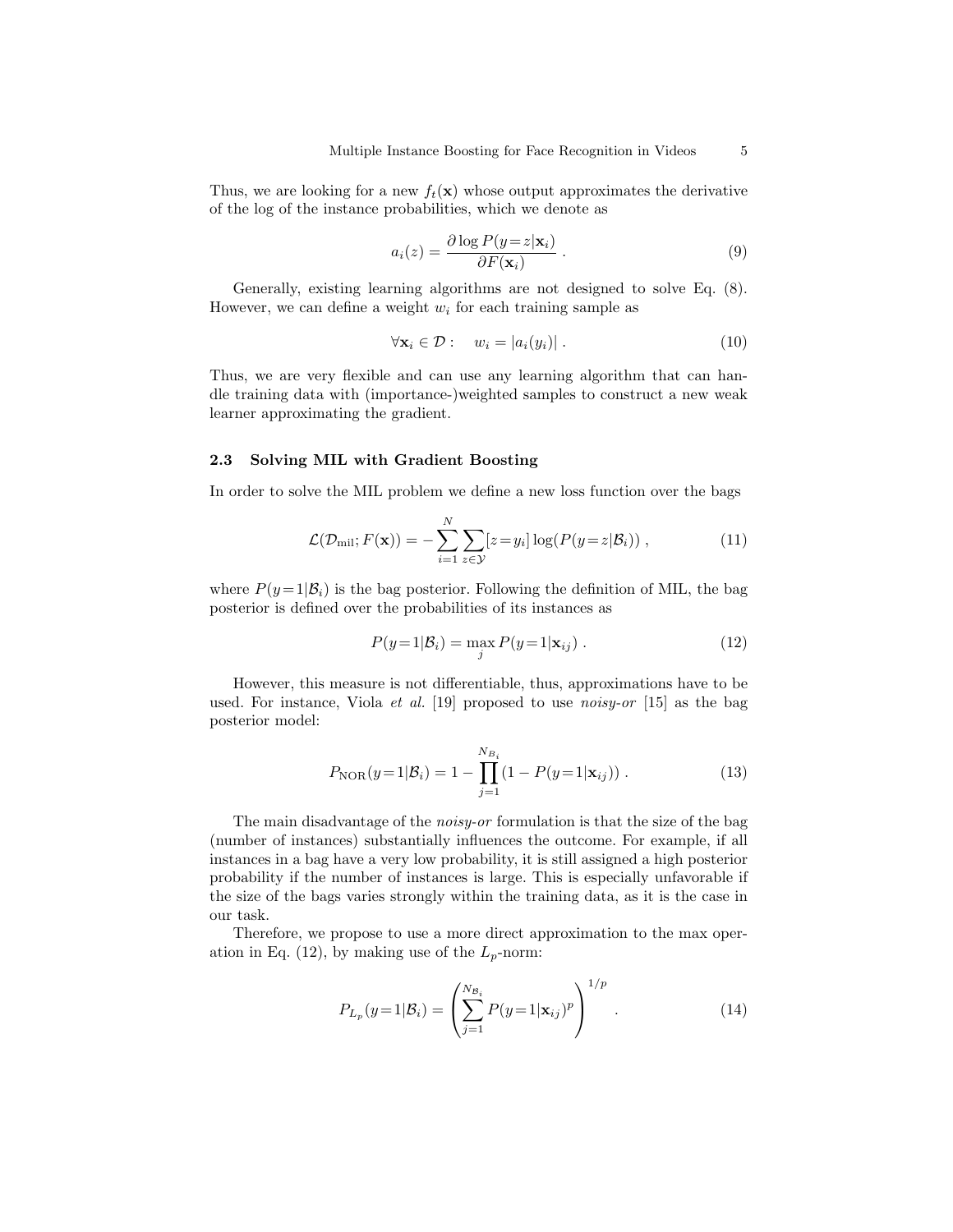For large values of p this well approximates the max operation and as  $p \to \infty$ even converges to it. Thus, according to Eq. (8), the optimization for generating the next weak learner is given by

$$
f_t(\mathbf{x}) = \arg \max_{f(\mathbf{x})} \sum_{i=1}^N \sum_{z \in \mathcal{Y}} [z = y_i] \sum_{j=1}^{N_{\mathcal{B}_i}} \frac{\partial \log P(y = z | \mathcal{B}_i)}{\partial F(\mathbf{x}_{ij})} f(\mathbf{x}_{ij}). \tag{15}
$$

Again, we can derive the weights for each instance by

$$
\forall (\mathcal{B}_i, y_i) \in \mathcal{D}_{\text{mil}}, \forall \mathbf{x}_{ij} \in \mathcal{B}_i: \quad w_{ij} = |a_{ij}(y_i)| \,, \tag{16}
$$

where, in contrast to Eq. (9), the  $a_{ij}(z)$  are now defined on bag level:

$$
a_{ij}(z) = \frac{\partial \log P(y=z|\mathcal{B}_i)}{\partial F(\mathbf{x}_{ij})} \,. \tag{17}
$$

In our case, the derivation of Eq. (14) is given by

$$
a_{ij}^{L_p}(z) = \frac{\hat{z} - P(y=1|\mathcal{B}_i)}{1 - P(y=1|\mathcal{B}_i)} (1 - P(y=1|\mathbf{x}_{ij})) \frac{P(y=1|\mathbf{x}_{ij})^p}{\sum_{k=1}^{N_{\mathcal{B}_i}} P(y=1|\mathbf{x}_{ik})^p},
$$
(18)

where  $\hat{z} = (z+1)/2$ . The bigger we choose p the better the approximation. As  $p \to \infty$ , we get

$$
\tilde{a}_{ij}^{L_{\infty}}(z) = (\hat{z} - P(y=1|\mathcal{B}_i)) \left[ P(y=1|\mathbf{x}_{ij}) = \max_{k} P(y=1|\mathbf{x}_{ik}) \right] / N_{\mathcal{B}_i, \max} , \quad (19)
$$

where  $N_{\mathcal{B}_i, \text{max}} = |\{j|P(y=1|\mathbf{x}_{ij}) = \max_k P(y=1|\mathbf{x}_{ik})\}|$  is the number of instances in bag  $\mathcal{B}_i$  having the highest probability. Note that  $\tilde{a}_{ij}^{L_{\infty}}$  is not necessarily the analytical derivative of  $P_{L_{\infty}}$ , since the series of  $P_{L_p}$  converges pointwise, but not uniform. Nevertheless, we use it since it gives the best approximation for the weights  $w_{ij}$  and it is easy to compute.

## 3 Benchmark Datasets

Before showing results for the actual task, i.e., face recognition, we would like to give a broad quantitative comparison to other methods. In particular, we evaluate the proposed MILBoost using the  $P_{L_p}$  bag posterior model on the well known and frequently used CBIR machine learning database [1] with its three multiple instance datasets Tiger, Fox and Elephant as well as on the two Musk datasets [6]. Here, as well as in the other experiments, the weak learners used are probabilistic decision stumps, which test one feature of a sample against a threshold and report a probability of begin positive, estimated from the training data, on either side. The mean areas under the ROC curves over 10 individual 10-fold cross validation runs are reported in Table 1.<sup>1</sup>

 $\frac{1}{1}$  Note that for mi-SVM and MI-SVM there are three different versions depending on the kernel (linear, poly, rbf) and we report the best one for each class.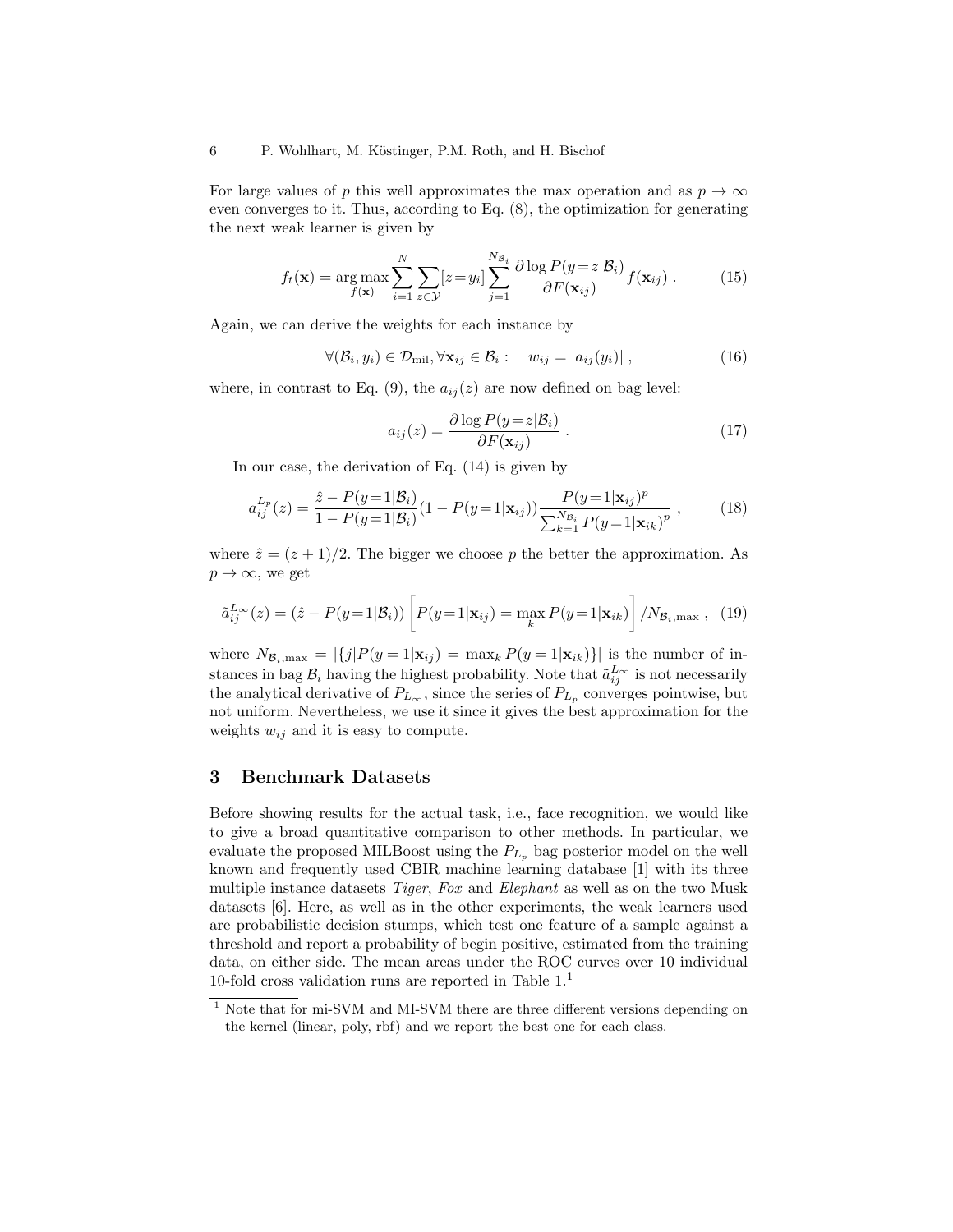On Musk, MILBoost is in the range of state-of-the-art algorithms, although it does not reach the performance of certain specialized methods. However, MIL-Boost with the noisy-or bag posterior model, to the best of our knowledge, delivers the best results reported so far for the Tiger and Elephant classes of the CBIR dataset. Our  $P_{L_n}$  bag posterior model also produces very good results on those two classes and considerably outperforms noisy-or on the difficult Fox dataset. Note also, that its theoretical advantage of being able to handle variably sized bags does not apply for these datasets, since the bags are of equal size.

Table 1. Results of various MIL algorithms on the standard MIL datasets CBIR and Musk1&2. MILBoost outperforms all other methods on CBIR, with MILBoost  $L_p$  producing the best overall performance. The best performance for each dataset is marked in bold, second best in italics.

|                                 |       | Tiger Elephant | Fox   | Musk1 Musk2 |       |
|---------------------------------|-------|----------------|-------|-------------|-------|
| $sbMIL$ [2]                     | 82.95 | 88.58          | 69.78 | 91.78       | 87.40 |
| $NSK$ [13]                      | 79.07 | 82.94          | 64.01 | 85.61       | 90.78 |
| <b>MI-SVM</b> [1]               | 84.00 | 81.40          | 59.40 | 81.50       | 86.30 |
| $mi-SVM$ [1]                    | 78.90 | 82.20          | 58.20 | 87.40       | 83.60 |
| $MLCRF$ [5]                     | 78.90 | 82.20          | 58.20 | 77.90       | 84.30 |
| $\overline{\text{PPMM}$ [20]    | 80.20 | 82.00          | 60.30 | 95.60       | 81.20 |
| $\overline{\textbf{MICA}}$ [12] | 82.00 | 82.50          | 62.00 | 84.40       | 90.50 |
| $ALP-SVM$ [14]                  | 86.00 | 83.50          | 66.00 | 86.30       | 86.20 |
| MILBoost n-or 91.70             |       | 93.43          | 65.72 | 81.98       | 81.92 |
| MILBoost $L_p$                  | 89.79 | 91.82          | 71.80 | 81.98       | 81.87 |

## 4 Face Recognition from Videos

In the following we demonstrate our method for face recognition from associated information sources on the publicly available part of the Buffy dataset proposed by Everingham et al.  $[7]^2$ . It consists of 27504 individual frontal face detections and additionally provides face descriptions and face tracks. Faces are described by normalized pixel patches extracted at salient facial feature points, which are localized by a Pictorial Structures model [9]. Within a shot face detections (in individual frames) are grouped into face tracks by motion information. Hence, the task is to assign the correct cast name to each of the 516 face tracks. The cast list of the ground truth annotation consists of 11 named entities, the class other and false positive of the detection process. For each cast member we train a one-vs.-all classifier.

To automatically obtain training labels, we exploit information sources closely associated to the video, namely transcript and subtitles, both containing the dialogs. The transcript additionally provides naming information and embraces scenes with a textual description of what is happening. From the transcript we

<sup>2</sup> The more recent "Buffy" dataset [18] is not publicly available.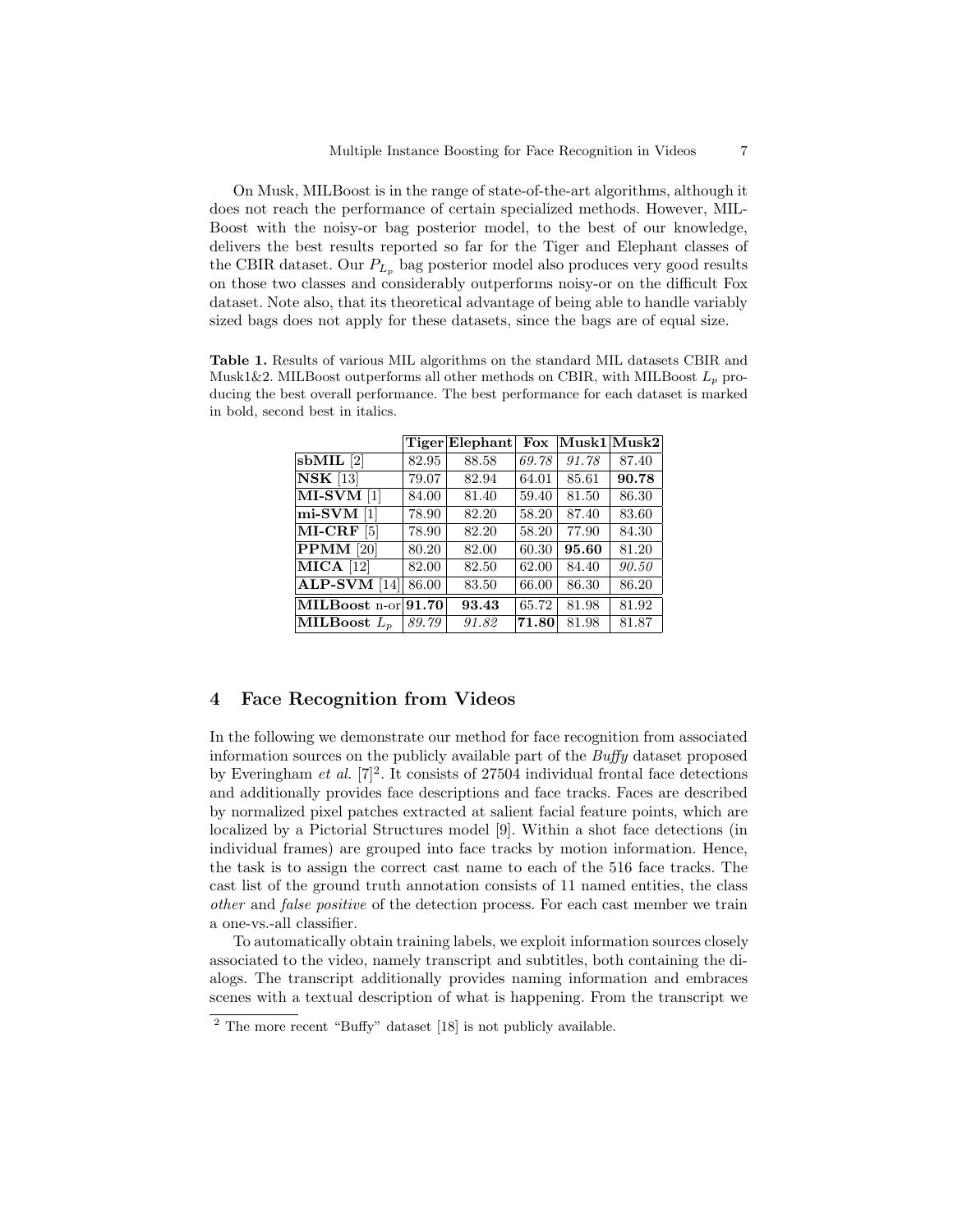extract the coarse scene structure. Further, to augment the transcript with the timing information it is aligned with the subtitles by dynamic time warping. Thus, we now know who is speaking when but neither if the speaker is visible or to which face the current utterance belongs.

We use these cues to compose training bags. A bag consists of one or more face tracks and an associated label. First, we form speaker bags. To judge if a person is speaking we observe the optical flow [21] around the mouth region. Tracks identified as speaking are assigned the label of the current speaker from the augmented transcript. Second, we define scene bags that contain all face tracks present in a scene. The idea is to decide if a certain character is likely to appear in a particular scene or not, dependent on the number of spoken text chunks. To finally test the labeling performance, each face track forms a singleton bag. Testing is done standalone based on pure face appearance and does not need additional information.

Compliant with previous work we measure the performance in a refusal to predict style. By taking the difference of the leading two classifier scores a confidence is obtained. Further, we rank and threshold the confidences. In that sense, recall means the percentage of face tracks which have a higher confidence than the current threshold and thus are labeled. Precision means the ratio of correctly labeled samples. We first report the performances of the different models for the bag posterior probabilities on this task. The comparison is shown in Table 2, where it can be seen that, as expected,  $P_{L_p}$  outperforms  $P_{NOR}$  over most levels of recall, especially for higher recall values. Thus, for the succeeding experiments we just use the  $P_{L_p}$  bag posterior.

Table 2. Performance comparison of the different models for the posterior probability of a bag.  $P_{L_p}$  outperforms  $P_{NOR}$  over most levels of recall.

| $Recall 50\%$ 60% |  | 70% | $ 80\% $ | $ 90\%$ | $100\%$                                                                                          |
|-------------------|--|-----|----------|---------|--------------------------------------------------------------------------------------------------|
| $P_{L_n}$         |  |     |          |         | $ 91,5\% 90,9\% 88,7\% 86,3\% 81,8\% 77,7\% $                                                    |
|                   |  |     |          |         | $\boxed{P_{\rm{NOR}}\ket{91,5\%}\!\ket{90,6\%}\ket{86,5\%}\ket{83,9\%}\ket{78,5\%}\ket{73,8\%}}$ |

Next, in Figure 2 we compare our method with previous work [7, 8]. Everingham et al. proposed to classify each track based on the min-min distance to the tracks labeled by the speaker detection. The min-min distance  $d_f(F_i, F_j)$ between two face tracks  $F_i$  and  $F_j$  is defined as:

$$
d_f(F_i, F_j) = \min_{f_i \in F_i} \min_{f_j \in F_j} \|f_i - f_j\|,
$$
\n(20)

where  $f_i \in F_i$  and  $f_j \in F_j$  are face descriptions. This method is denoted as NN. For comparison, we also include the original curve from [7]. Please note that this method makes use of additional clothing descriptors and a different speaker detection, not provided with the published dataset. As reference we also state the performance of labeling all face tracks with the cast name appearing most frequently in the transcript (Prior on  $Buffy$ ). Further, also the performance of using the aligned subtitles to propose a name is reported. With the speaker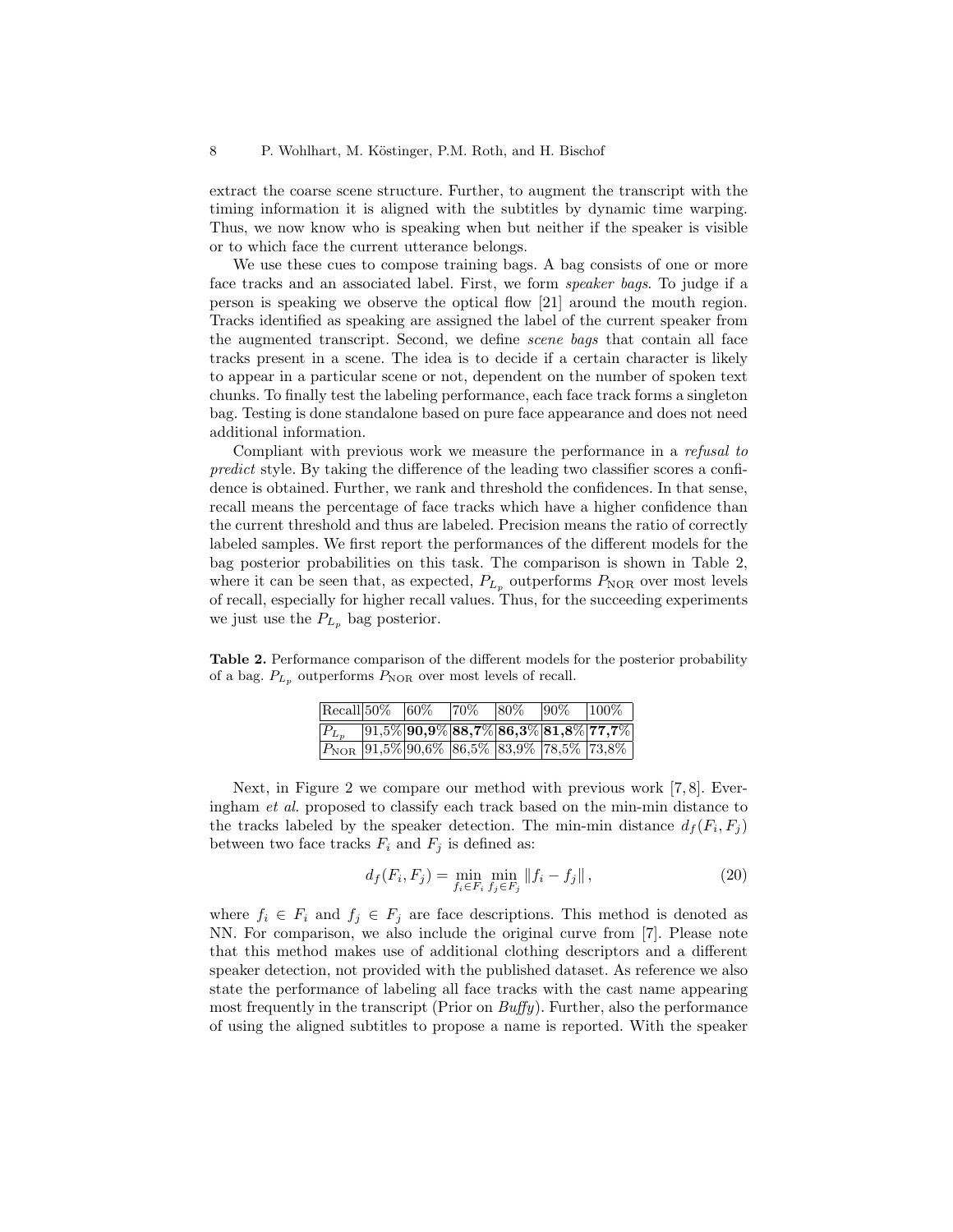

Fig. 2. Buffy dataset: (a) MIL- $L_p$  clearly outperforms the baseline (NN) over all levels of recall. Subtitles describe further baseline methods, see text for details. (b) The associated confusion matrix.

detection we can label 33.4% of the tracks with a precison of 89.0%. Please note that the baseline method provides no means for ranking the tracks detected as speaking. Therefore, the curve is constant for the first levels of recall. Due to the nearest neighbor classification the baseline method has no real chance to recover from labeling errors. Label noise propagates directly into the classification. If the method is required to label all face tracks a precision of 60.1% is reached. MIL clearly outperforms the baseline method over all levels of recall. At 100% recall the precision is 77.7%. This is an improvement of 17.6% over the baseline. Indeed, the method even delivers a higher precision than the speaker detection up to a recall level of 65%. It labels nearly twice as many face tracks with an accuracy of 89%. This shows clearly the ability of MIL to recover from labeling errors.

## 5 Conclusion

In this work we presented the task of face recognition in weakly labeled videos as Multiple Instance Learning problem. We formulated the MIL concept in a probabilistic loss function and optimized it in a Gradient Boosting framework. The new formulation of the posterior probabilities of the bags using the  $L_p$ -norm allows us to better deal with bags of varying size, as the comparison with noisyor confirmed. The evaluation on standard machine learning data shows excellent results for the learning algorithm. Further, the task of face recognition in videos verified that it is able to benefit from ambiguous and even noisy data. This can be attributed to the design of the loss function, based on Logit. It gives penalties for misclassifying training samples, but does not exaggerate the influence of very wrong classifications to avoid over-fitting to potentially noisy labels.